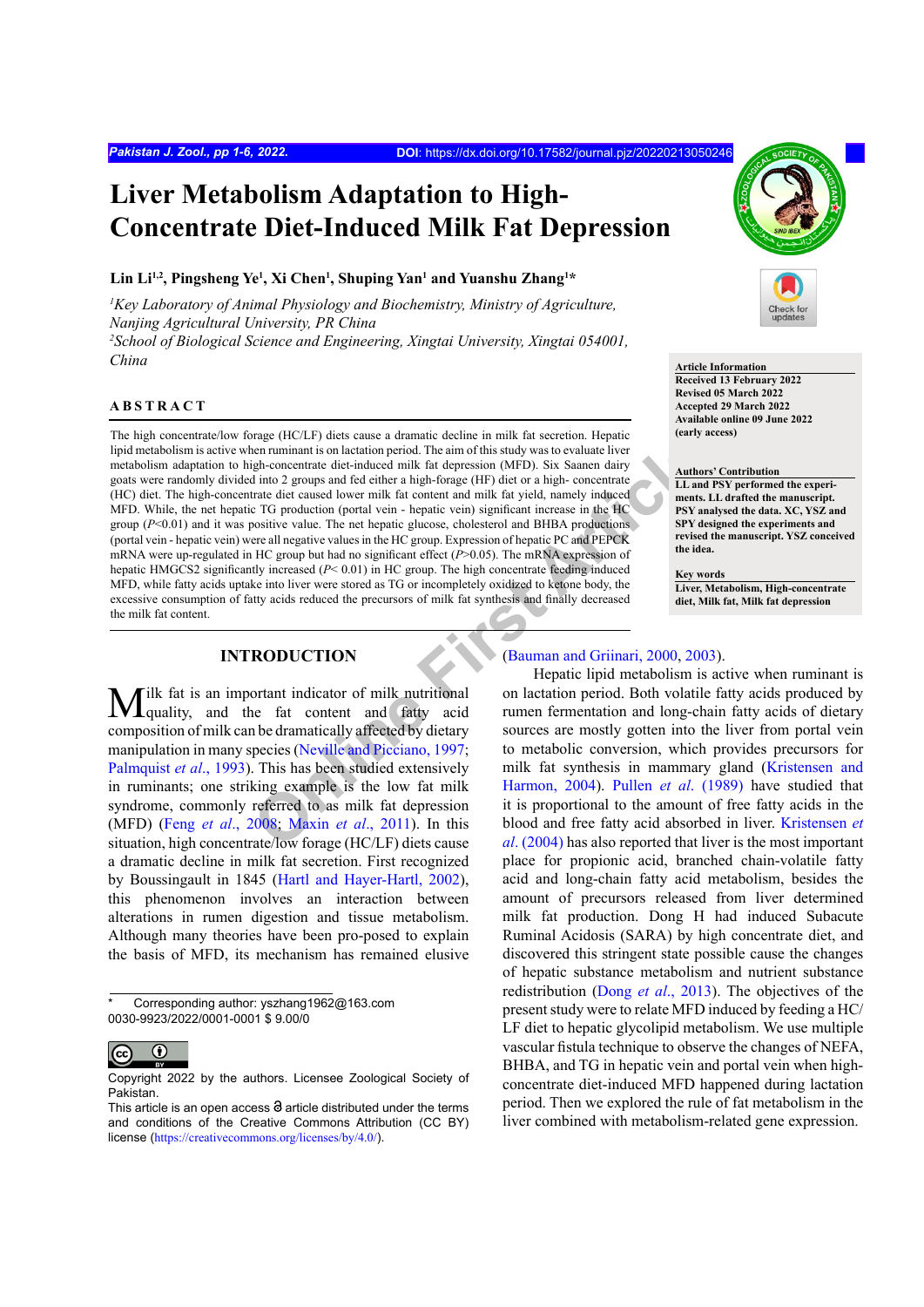## **MATERIALS AND METHODS**

## *Ethical approval*

The Institutional Animal Care and Use Committee of Nanjing Agricultural University (Nanjing, People's Republic of China) approved all of the procedures (surgical procedures and care of goats). The experiment was performed in accordance with the Guidelines for Experimental Animals of the Ministry of Science and Technology (Beijing, China).

#### *Animals and experimental procedures*

From the formal experiment, all goats<br>
orce the formal experiment, all goats<br>
differences [in](#page-1-0) the expression level<br>
devith cannulas in the hepatic and<br>
definition (300IU·mL<sup>+)</sup><br>
to the manufacturer's manual.<br>
with heparin s Six Saanen dairy goats that had been lactating for 30 d with an average milk production of 1.0 kg/d were used in this experiment. Before the formal experiment, all goats were surgically prepared with cannulas in the hepatic and portal as the method of Chang (Becker and Craig, 1994). We conducted fistula care with heparin solution (300IU·mL-1) twice daily to ensure the fistula unblocked. The lactating Saanen goats (n=6) were used in a single reversed design; three goats were fed the high-forage (HF) diet and the others were fed the high-concentrate (HC) diet in the first experimental period and treatments were reversed in the second period (Jiang *et al*., 2014). Treatment periods were 4 wk with an intervening 3-wk recovery interval between periods. The goats were fed daily at 8:00 and 18:00, and every goat was provided 0.9kg dry matter every time. All goats were housed in individual stalls and had free access to drinking water. Ingredients and chemical composition of experimental diets are given in Table I.

#### *Milk composition analysis*

Goats were milked twice daily and milk yield recorded. The milk samples were taken from each milking during the last 2d of the experimental periods and were analyzed for fat and protein by milk composition analyzer (Fossomatic 5000, Foss Electric, Hillerod, Denmark).

#### *Measurement of plasma biochemical parameters*

At the end of every experiment period, plasma was sampled using EDTA-containing vacuum tubes from hepatic and portal vein. Plasma glucose, cholesterol, triglyceride (TG), nonesterified fatty acids (NEFA) and β-hydroxybutyric acid (BHBA) were detected by commercial kits (Nanjing Jiancheng Bioengineering Institute, Nanjing, China).

#### *Liver collected and analysis*

After all the trail period, the goats were sacrificed and liver samples were collected. Liver tissues were snap-frozen in liquid nitrogen and transported to the laboratory where they were kept at -80°C until used for

RNA extraction. Total RNA was extracted from liver tissue referring to previous methods (Jiang *et al*[., 2013](#page-5-9)). Gene-specific primers were designed using the Primer 5.0 software ([Table II\)](#page-2-0). Quantitative RT-PCR (qRT-PCR) analysis was performed with MyiQ2 Real-time PCR system (Bio Rad, USA). PCR was performed using iTaq Universal SYBR Green Supermix (Bio Rad, USA), according to the manufacturer's protocol. Each sample was analyzed in triplicate. For qRT-PCR, the amplifications were performed with the following protocol: 95°C for 1 min, followed by 40 cycles of 95°C for 15s, 58°C for 30s. β-actin was used as a housekeeping gene [\(Bondzio](#page-4-3) *et al*., 2011). Each sample was quantified against its β-actin transcript contents and then normalized to the control group. In order to calculate differences in the expression level of each target gene, the 2-ΔΔCT method for relative quantification was used according to the manufacturer's manual.

<span id="page-1-0"></span>

|  |                                           | Table I. Composition and nutrient levels of high-forage |
|--|-------------------------------------------|---------------------------------------------------------|
|  | (HF) and high-concentrate (HC) diets (%). |                                                         |

| Diet composition           | НF    | HC    |  |
|----------------------------|-------|-------|--|
| Feed composition (%)       |       |       |  |
| Aneurolepidium chinsnse    | 40.00 | 26.70 |  |
| Alfalfa                    | 20.00 | 13.30 |  |
| Corn grain                 | 22.99 | 23.24 |  |
| Wheat bran                 | 0.00  | 20.77 |  |
| Soybean meal               | 15.00 | 13.66 |  |
| Limestone                  | 0.65  | 1.43  |  |
| Calcium phosphate dibasic  | 0.46  | 0.00  |  |
| *Premix                    | 0.50  | 0.50  |  |
| Salt                       | 0.40  | 0.40  |  |
| Nutrient composition (%)   |       |       |  |
| Crude protein              | 17.22 | 16.93 |  |
| Ether extract              | 2.87  | 3.21  |  |
| Neutral detergent fibre    | 36.64 | 34.55 |  |
| Acid detergent fibre       | 24.74 | 20.35 |  |
| Non-fibre carbohydrates    | 31.76 | 35.00 |  |
| Calcium                    | 0.80  | 0.90  |  |
| Phosphorus                 | 0.33  | 0.38  |  |
| Lys                        | 0.82  | 0.79  |  |
| Met                        | 0.18  | 0.20  |  |
| Branched chain amino acid  | 2.38  | 2.40  |  |
| Total essential amino acid | 5.04  | 5.07  |  |
| Glucogenic amino acid      | 6.75  | 7.32  |  |
| Total amino acid           | 12.86 | 13.38 |  |

Note: (1) \*Premix provided: Vitamin A1 600 000 IU•kg-1; Vitamin D 500 000 IU•kg-1; Vitamin E 16 000 mg•kg-1; Cu 1 250 mg•kg-1; Fe 12 500 mg•kg-1; Zn 12 500 mg•kg-1; Mn 10 000 mg•kg-1; I 50 mg•kg-1; Co 25 mg•kg-1; Mo 25 mg•kg-1. (2) Net energy is 5.63(HF) and 5.83(HC) in diets.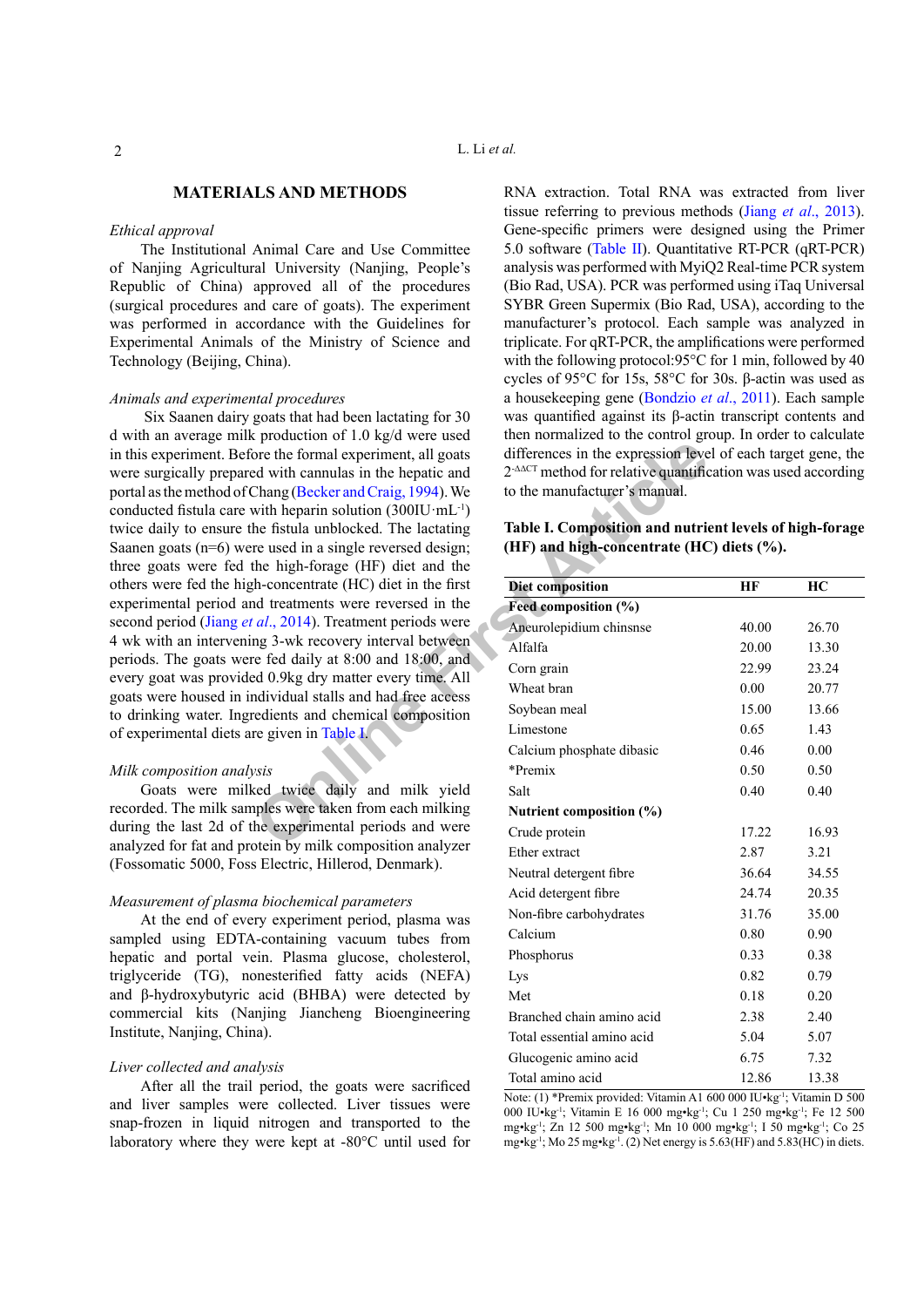<span id="page-2-0"></span>**Table II. PCR primersfor target genes and** *β***-actin.**

| Gene            | Primers sequence $(5' \rightarrow 3')$ | Product<br>size (bp) |
|-----------------|----------------------------------------|----------------------|
| <i>B</i> -actin | F: GGGCAGGTCATCACCATT                  | 160                  |
|                 | R: CCGTGTTGGCGTAAAGGT                  |                      |
| PC              | F: ACTTCAAGGACTTCACTGCCACCT 385        |                      |
|                 | R · AAGGCTTTGATGTGCAGCGTCTTG           |                      |
|                 | <i>PEPCK-C F: GTGCTGGAGTGGATGTTC</i>   | 306                  |
|                 | R GTGCGTTGTATGGATTGGA                  |                      |
| $CPT-I$         | F CCCATGTCCTTGTA ATGAGCCAG             | 158                  |
|                 | R: AGACTTCGCTGAGCAGTGCCA               |                      |
|                 | HMGCS2 F: GAGAGGGCTTAGAGGAACCC         | 182                  |
|                 | R CCAGCTTGCTTCCACTGTTT                 |                      |

#### **RESULTS**

#### *The changes of milk yield and milk composition*

Milk yield were not affected by dietary treatment [\(Table III](#page-2-1)). Similarly, the yield and content of milk protein were unaltered by dietary treatment. In contrast, the yield and percentage of fat in the milk were significantly reduced by the HC diet.

## <span id="page-2-1"></span>**Table III. Effect of a high concentrate (HC) diet (mean± SEM) on performance of lactating dairy goats1 .**

|                    |               | HЕ                     | HС                                     | P value |
|--------------------|---------------|------------------------|----------------------------------------|---------|
| Milk yield $(g/d)$ |               |                        | $995.25 \pm 30.35$ 1131.44 $\pm 56.30$ | 0.114   |
| Milk protein       |               |                        |                                        |         |
|                    | $\frac{0}{0}$ | $3.12\pm0.01$          | $2.62 \pm 0.21$                        | 0.091   |
|                    |               | $g/d$ 31.10 $\pm$ 0.84 | $29.44 \pm 1.89$                       | 0.513   |
| Milk fat           |               |                        |                                        |         |
|                    | $\frac{0}{0}$ | $3.76\pm0.13$          | $3.00 \pm 0.06$                        | 0.003   |
|                    | g             | $37.13 \pm 0.33$       | $33.54\pm0.44$                         | 0.050   |

1 Treatments were high-forage (HF) diet and high concentract (HC) diet designed to induce milk fat depression. Values are least squares means of the last 2d of each experimental period (n=6).

#### *Plasma metabolites in hepatic vein and portal vein*

The productions of metabolites were estimated by measurement of the hepatic vein and portal vein. The results are listed in [Table IV.](#page-2-2) In the portal vein, TG content was significant up- regulated in HC group compared to HF group (*P*<0.05), concentrations of NEFA and BHBA increased in HC group but were not significantly different (*P*>0.05). Compared with HF group, in the hepatic vein, NEFA and BHBA concentration in HC group was increased significantly (*P*<0.05), and glucose and cholesterol concentrations also showed a tendency to increase (*P*>0.05).

Net rates of metabolite production or uptake were calculated from these data and the results are presented in [Table V.](#page-2-3) The net hepatic TG production (portal vein - hepatic vein) significant increased in the HC group (*P*<0.01) and it was positive value. It means the highconcentration feeding reduced output of hepatic TG and TG was accumulated or translated in the liver. The net hepatic glucose, cholesterol and BHBA productions (portal vein - hepatic vein) were all negative values in the HC group, and it indicated that the productions of hepatic glucose, cholesterol and BHBA were increased.

<span id="page-2-2"></span>**Table IV. The effects of a high concentrate (HC) diet (mean± SEM) on plasma metabolite in hepatic vein and portal vein.**

| GCTTAGAGGAACCC<br>182<br><b>IGCTTCCACTGTTT</b>                                |                  | Table IV. The effects of a high concentrate (HC) diet<br>(mean± SEM) on plasma metabolite in hepatic vein  |                         |                      |
|-------------------------------------------------------------------------------|------------------|------------------------------------------------------------------------------------------------------------|-------------------------|----------------------|
| <b>RESULTS</b>                                                                | and portal vein. |                                                                                                            |                         |                      |
|                                                                               |                  | <b>Items</b>                                                                                               | HF                      | HC                   |
| eld and milk composition                                                      | Portal           | Glucose                                                                                                    | $3.17\pm0.18$           | $3.06 \pm 0.13$      |
| not affected by dietary treatment                                             | vein             | Cholesterol                                                                                                | $2.45 \pm 0.07$         | $2.43 \pm 0.42$      |
| ne yield and content of milk protein<br>ary treatment. In contrast, the yield |                  | <b>TG</b>                                                                                                  | $0.16 \pm 0.02$         | $0.22 \pm 0.01*$     |
| the milk were significantly reduced                                           |                  | <b>NEFA</b>                                                                                                | 544.25±78.178           | $922.31 \pm 122.8$   |
|                                                                               |                  | $BHBA(\mu mol/ml)$                                                                                         | $2.29 \pm 0.65$         | $4.04 \pm 0.78$      |
|                                                                               | Hepatic          | Glucose                                                                                                    | $2.87 \pm 0.04$         | $3.33 \pm 0.33$      |
| igh concentrate (HC) diet (mean±                                              | vein             | Cholesterol                                                                                                | $2.01 \pm 0.11$         | $2.27 \pm 0.12$      |
| e of lactating dairy goats <sup>1</sup> .                                     |                  | <b>TG</b>                                                                                                  | $0.18 \pm 0.02$         | $0.15 \pm 0.01$      |
|                                                                               |                  | <b>NEFA</b>                                                                                                | $283.90 \pm 38.18$      | 470.34±49.43*        |
| F<br>HC<br>P value                                                            |                  | BHBA( $\mu$ mol/ml) 2.24 $\pm$ 0.60                                                                        |                         | $4.41 \pm 0.57$ *    |
| $0.114$ $-0.35$ $1131.44 \pm 56.30$ $0.114$                                   | TG.              | triglyceride; NEFA,<br>(B-hydroxybutyric acid). *P<0.05 vs. HF.<br>For other abbreviations, see Table III. | non-esterified<br>fatty | acid;<br><b>BHBA</b> |
| $12\pm0.01$<br>0.091<br>$2.62 \pm 0.21$                                       |                  |                                                                                                            |                         |                      |
| 0.513<br>$.10 \pm 0.84$<br>29.44±1.89                                         | hepatic vein).   | Table V. Net metabolite production (portal vein-                                                           |                         |                      |

## <span id="page-2-3"></span>**Table V. Net metabolite production (portal veinhepatic vein).**

| <b>Items</b>  | НF                | <b>HC</b>            |
|---------------|-------------------|----------------------|
| Glucose       | $0.33 \pm 0.17$   | $-0.27\pm0.29$       |
| Cholesterol   | $-0.18\pm0.68$    | $-0.23 \pm 0.43$     |
| TG            | $-0.0367\pm0.008$ | $0.067 \pm 0.008$ ** |
| <b>NEFA</b>   | $272.13\pm31.58$  | $498.12\pm 62.67$    |
| BHBA(umol/ml) | $0.050 \pm 0.049$ | $-0.382\pm0.171$     |

 $*P<0.01$  vs. HF

For abbreviations, see [Table IV](#page-2-2).

## *QRT-PCR analysis involved in glyconeogenesis and BHBA synthesis*

Expression of hepatic pyruvate carboxylase (PC) and phosphoenolpyruvate carboxykinase (PEPCK) mRNA were up-regulated in HC group compared to HF group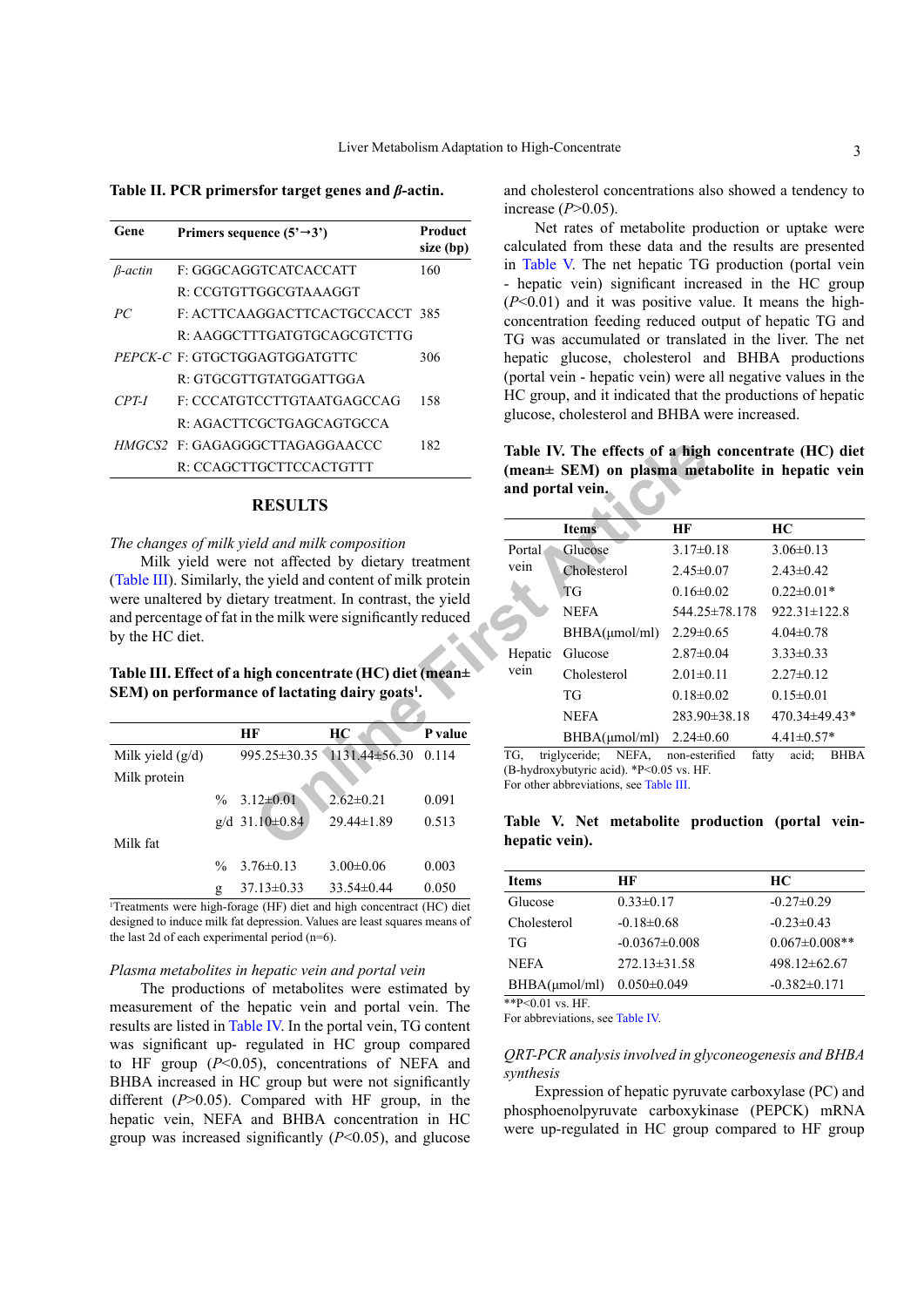but had no significant effect (*P*>0.05) ([Fig. 1](#page-3-0)). The mRNA expression of hepatic HMGCS2 significantly increased (P< 0.01) in HC group compared to HF group.



<span id="page-3-0"></span>Fig. 1. Hepatic gene expression profile detected by realtime PCR. *β*-actin was used as the reference gene for gene expression. Values are mean± SEM. \*\**P*<0.01 vs. HF. PC, pyrivate carboxylase; PEPCK, phosphoenolpyruvate carboxykinase; CPT1, carnitine palmitoyltransfease 1; HMGCS2, 3 hydroxy-3-glutarineacyl-Coenzyme A synthase 2.

#### **DISCUSSION**

#### *Milk fat depression*

Milk fat depression in dairy cows occurs when rumen fermentation is altered. One type of diet that causes MFD is a diet that is high in starchy concentrates such as corn and marginal in effective fiber. In the present study, we fed a HC diet that reduced milk fat content and yield by 20 and 10%, respectively, without any effect on milk yield or milk protein. The other type of diet caused MFD is the diet contained a certain amount of high unsaturated fatty acid (HUFA). The forage level in diet can affect the rumen fermentation properties and the composition of volatile fatty acids. A high level of concentrate in diet results in low rumen PH, which is negative for the fermentation of acetic acid, while acetic acid is the main resource of carbon for milk fat synthesis. Jenkins *et al* found the composition of diet had great effects on milk production and milk fat yield, high-concentrate diet increased the milk production but decreased the milk fat content [\(Jenkins](#page-5-10) [and McGuire, 2006\)](#page-5-10). Baumgard *et al* also found highconcentrate diet decreased milk fat content about 60%, they explained high-concentrate diet had higher content of non-structural carbohydrate (NSC) which increased milk production but decreased the milk fat content ([Baumgard](#page-4-0) *et al*[., 2000\)](#page-4-0). Our study showed high-concentrate caused lower milk fat content and milk fat yield, namely induced

#### MFD phenomena.

#### *Hepatic substance distribution and MFD*

**Online First Article** Liver is the metabolic center of nutrition substance. Nutrition substance absorbed by alimentary canal and collected in portal vein via mesentery and then flow to liver, subsequently entered postcaval vein after hepatic metabolism and transformation, transported to peripheral tissue for utilizing by heart. Therefore, liver plays an important role in the regulation of the composition and metabolism of nutrition substance in peripheral blood. The degree of hepatic metabolism and transformation of the nutrition absorbed by alimentary canal have a directly effect on the quality and quantity of precursors of milk in lactating ruminants. Different types of diets contain alterable content of nutrition substances, which affect the category and quantity of nutrition substances flowed into liver, meanwhile, the self-metabolism and the function condition of the liver affected the output of nutrition substances as well. We determined the concentration of TG, NEFA, BHBA and TC in the blood collected from hepatic portal vein and hepatic vein, the results showed high-concentrate group had higher levels of TG and NEFA in hepatic portal vein blood but lower levels in hepatic vein blood, while BHBA was opposite, more in hepatic portal vein blood and less in hepatic vein blood, the content of TC remained no obvious change. The results explained liver produced BHBA and consumed TG and NEFA, excessive consumption of NEFA may resulted in MFD.

Liver is the main metabolic organ of NEFA. NEFA will be absorbed by intestinal canal and be taken up to liver via hepatic portal vein. Blood that flow out from liver in hepatic vein, can reflect the metabolism condition of NEFA to a certain extent by detecting the NEFA concentration in hepatic vein blood. There are two mainly pathway of NEFA in liver tissue:1) transformed into acetyl-COA via β-oxidation, partial entered citric acid cycle for complete oxidative metabolism and the other incompletely oxidized to ketone body; 2) re-esterificated and stored as TG in the liver or secreted out of liver in the form of VLDL [\(van](#page-5-11)  [Dorland](#page-5-11) *et al*., 2012). Our study showed the output of BHBA in the liver is more than that of the input, and BHBA is the main ketone body produced by the liver. Schugar reported three aspects can control ketoplasia: (1) The amount of NEFA uptake into liver; (2) the activity of CPT-1; (3) the activity of 3-hydroxy-3-glutaricacyl-coenzyme A synthase 2 (HMGCS2), which is the key enzyme of ketoplasia (Schugar *et al*., 2014; [Steele](#page-5-12) *et al*., 2011). We found a highly significant increased expression of HMGCS2 gene in high concentrate group, showed enhanced synthesis of ketone body in liver. Thus, we speculate that high concentrate feeding resulted in incomplete oxidation of acetyl-COA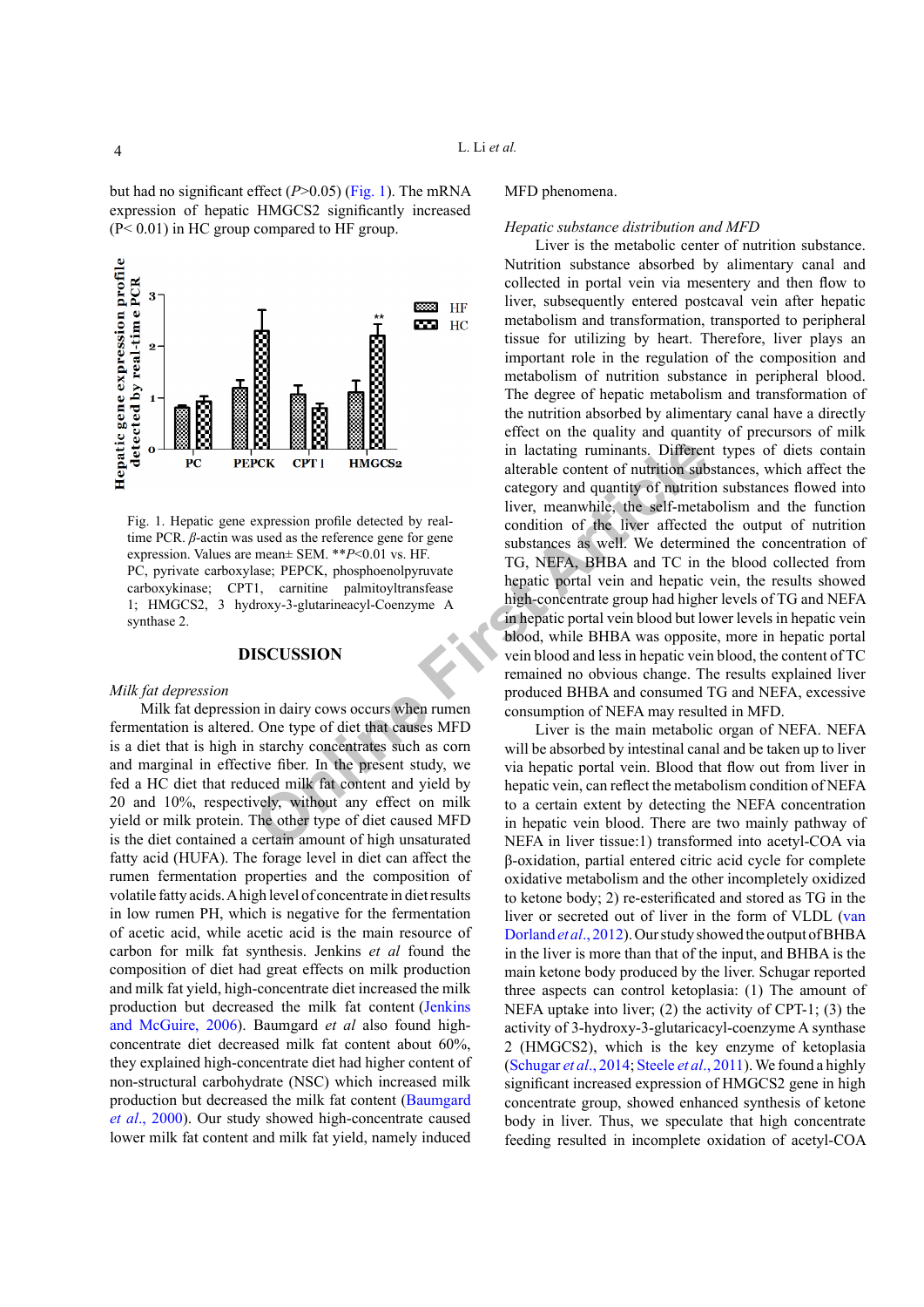generated by β-oxidation of fatty acids, acetyl-COA prefer transformed into ketone body, and NEFA consumed excessively, resulted in a reduction of the raw material for milk fat synthesis.

The other pathway of NEFA metabolism is esterificated to TG. NEFA in blood is the main resource of TG synthesis in ruminants. Therefore, TG synthesis is related to the blood NEFA level produced by lipid mobilization. The limited capacities of hepatic fatty acid oxidative metabolism and secretion out of liver in the form of VLDL lead to superfluous NEFA re-esterificated and stored as TG in the liver tissue.

#### *Hepatic metabolism changes*

comparison in mitochondria plays an<br> [O](#page-5-13)ody energy balance. CPT-1 is the<br>
could induce MFD, while fatty actomation in p-oxidation after<br>
transform into mitochondria. Our<br>
URIBA), the excessive consumpt<br>
MFD occurred, the exp The fatty acid oxidation in mitochondria plays an important role in the body energy balance. CPT-1 is the first rate-limiting enzyme involved in β-oxidation after long-chain fatty acid transform into mitochondria. Our study found when the MFD occurred, the expression of CPT-1 gene and β-oxidation decreased, the energy supply decreased. In order to maintain the energy required for lactation, it need provide energy from glucose oxidation. Gluconeogenesis is the key link to maintain energy balance in ruminants. Propionate produced by rumen fermentation, is metabolized to pyruvic acid in liver, later catalyzed to oxaloacetic acid via pyruvate carboxylase (PC), further catalyzed to phosphoenolpyruvic acid in the role of PEPCK, and then transform to glucose. In ruminants,  $90\%$ of glucose is supplied by gluconeogenesis. The diets were generated to volatile fatty acids (acetic acid, propionic acid and butyric acid) by microbial fermentation in the rumen. And 90% propionic acid, that absorbed into the portal vein, was uptaken by the liver and transformed to glucose via gluconeogenesis pathway. Evans found the increased concentrate content in diet could improve hepatic glucose production in goat (Evans *et al*., 1975). PEPCK and PC, rate-limiting enzymes of gluconeogenesis, can regulate the rate of gluconeogenesis, and are mainly expressed in liver tissue. Our results showed that the genes encoding two key enzymes acting in hepatic glyconeogenesis, PC and PEPCK had a trend of increase in the liver of HC goats. It promoted the effect of gluconeogenesis and this was consistent with the changes of plasma glucose. The increase of blood glucose was related to the increase of lactose production, and on the other hand, supplied energy for the body to make up the shortage of fatty acid β-oxidation caused by high concentrate feeding.

Our previous analysis of liver proteomics showed, the expression of enzymes involved in lipid metabolism were down regulated, such as enoyl-CoA hydratase, and fatty acid synthesis was inhibited; the expression of cytochrome b5 and acetyl CoA acetyl transferase were up-

regulated, the decomposition of acetyl CoA was blocked, and preferred to generate ketone body. Thus we concluded that high concentrate feeding induced MFD, while fatty acids uptake into liver were stored as TG or incompletely oxidized to ketone body, the excessive consumption of fatty acids reduced the precursors of milk fat synthesis and finally decreased the milk fat content. At the same time, the oxidation of fatty acids was insufficient, in order to maintain the energy balance, the effect of the hepatic gluconeogenesis was strengthened to ensure the energy requirement of the peripheral tissues and milk synthesis.

### **CONCLUSIONS**

This study suggested that high concentrate feeding could induce MFD, while fatty acids uptake into liver were stored as TG or incompletely oxidized to ketone body (BHBA), the excessive consumption of fatty acids reduced the precursors of milk fat synthesis and finally decreased the milk fat content.

### **ACKNOWLEDGEMENTS**

This project was sponsored by grants from the China National Basic Research Program Foundation (Project No. 2011CB100802) and Priority Academic Program Development of Jiangsu Higher Education Institutions (PAPD).

#### *Statement of conflict of interest*

The authors have declared no conflict of interest.

#### **REFERENCES**

- <span id="page-4-0"></span>Bauman, D.E. and Griinari, J.M., 2000. Regulation and nutritional manipulation of milk fat. Low-fat milk syndrome. *Adv. exp. Med. Biol.,* **480**: 209-216. [https://doi.org/10.1007/0-306-46832-8\\_26](https://doi.org/10.1007/0-306-46832-8_26)
- <span id="page-4-1"></span>Bauman, D.E. and Griinari, J.M., 2003. Nutritional regulation of milk fat synthesis. *Annu. Rev. Nutr.,*  **23**: 203-227. [https://doi.org/10.1146/annurev.](https://doi.org/10.1146/annurev.nutr.23.011702.073408) [nutr.23.011702.073408](https://doi.org/10.1146/annurev.nutr.23.011702.073408)
- Baumgard, L.H., Corl, B.A., Dwyer, D.A., Saebø, A. and Bauman, D.E., 2000. Identification of the conjugated linoleic acid isomer that inhibits milk fat synthesis. *Am. J. Physiol. Regul. Integr. Comp. Physiol.,* **278**: 179-184. [https://doi.org/10.1152/](https://doi.org/10.1152/ajpregu.2000.278.1.R179) [ajpregu.2000.278.1.R179](https://doi.org/10.1152/ajpregu.2000.278.1.R179)
- <span id="page-4-2"></span>Becker, J. and Craig, E.A., 1994. Heat-shock proteins as molecular chaperones. *Eur. J. Biochem.,* **219**: 11- 23. [https://doi.org/10.1007/978-3-642-79502-2\\_2](https://doi.org/10.1007/978-3-642-79502-2_2)
- <span id="page-4-3"></span>Bondzio, A., Gabler, C., Badewien-Rentzsch, B.,